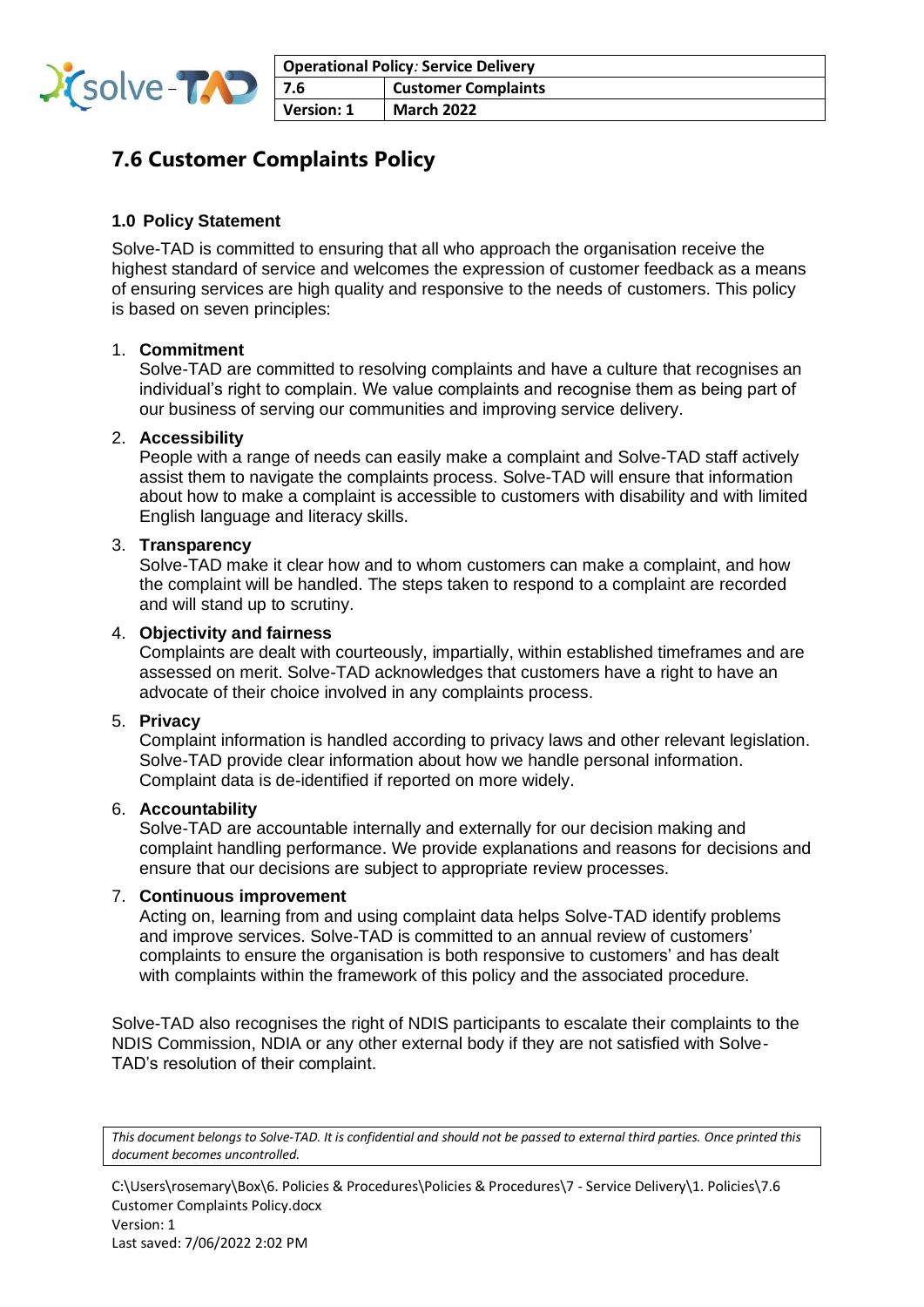

| Operational Policy: Service Delivery |                            |
|--------------------------------------|----------------------------|
| 7.6                                  | <b>Customer Complaints</b> |
| Version: 1                           | <b>March 2022</b>          |

## **2.0 Purpose**

The purpose of this policy is to demonstrate Solve-TAD's commitment to the right of customers to make complaints about its services, practices and decisions, and to manage the complaints in an accountable, respectful, transparent, timely and meaningful way.

## **3.0 Definitions**

**Customer:** Any person who makes a request to Solve-TAD for a service or is a referrer or advocate for a person with a disability.

**Complaint:** An expression of dissatisfaction made to or about Solve-TAD regarding its workforce, services or products that warrants response resolution.

**Complainant:** is a, customer, advocate, entity or member of the public who expresses their dissatisfaction about Solve-TAD to either the organization itself or an external body.

**Escalation:** is the process of reporting complaints to the NDIS Commission, NDIA or other external body if the complainant is not satisfied with Solve-TAD's resolution of their complaint.

**Verbal Complaint:** Complaint made in person, and resolved between parties without implementing the formal complaint process.

**Formal Complaint:** A Complaint which is unable to be resolved through verbal communication so is escalated to the formal complaint process.

# **4.0 Training and Education**

All workers will be educated about this policy during induction and yearly refresher training will be provided. Training and education is important to ensure workers in our organisation understand their obligation in regards to managing complaints.

#### **5.0 Management**

All verbal and formal complaints will be managed following:

7.6.1 – Customer Complaint Management Procedure

#### **6.0 Responsibilities**

It is the responsibility of the **CEO** to ensure that:

C:\Users\rosemary\Box\6. Policies & Procedures\Policies & Procedures\7 - Service Delivery\1. Policies\7.6 Customer Complaints Policy.docx Version: 1 Last saved: 7/06/2022 2:02 PM

*This document belongs to Solve-TAD. It is confidential and should not be passed to external third parties. Once printed this*  1 *document becomes uncontrolled.*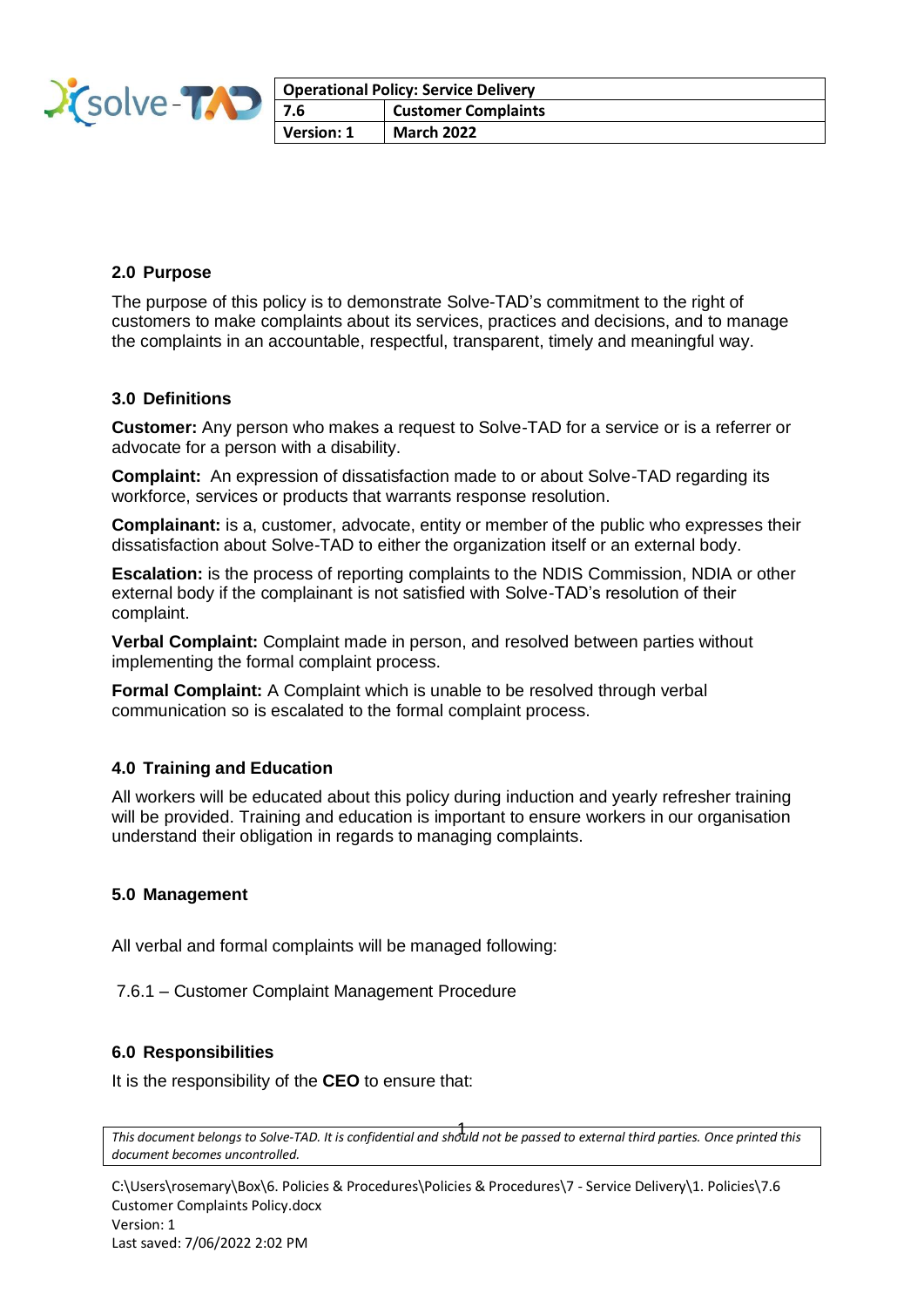

| Operational Policy: Service Delivery |                            |
|--------------------------------------|----------------------------|
| $\vert$ 7.6                          | <b>Customer Complaints</b> |
| Version: 1                           | <b>March 2022</b>          |

- all staff are aware of, and understand their responsibilities, in relation to Solve-TAD's customer complaints policy, and are familiar with the customer complaints procedures,
- all customers are aware of their rights and their entitlement to express feedback on Solve-TAD's standard of service,
- all customer complaints are dealt with in accordance with the procedures attached to this policy,
- the complaints process is regularly reviewed to assess Solve-TAD's responsiveness to customers' needs.

It is the responsibility of the **Customer Service Manager** to maintain a register of complaints and conduct an annual review of complaints, to ensure process has been followed, complaints resolved and continuous improvement of Solve-TAD's service.

It is the responsibility of all **employees** to ensure that:

- they understand and are committed to the rights and entitlement of all customers to express feedback on Solve-TAD's standard of service,
- they immediately report complaints.

# **7.0 Communication**

Communication about this policy should be implemented in a way that suits each person with regard to their cultural background e.g. use of an interpreter or easy to read documents.

This policy should be made available to all stakeholders through the Solve-TAD Website.

# **8.0 Policy Review**

This policy will be reviewed in consultation with participants, their families and carers, staff and volunteers every 3 years or as legislation and policy changes dictate.

# **9.0 Legislative Context**

The following Federal and State laws apply:

National Disability Insurance Scheme (Complaints Management and Resolution) Rules 2018.

Privacy Act 1988 (Federal)

*This document belongs to Solve-TAD. It is confidential and should not be passed to external third parties. Once printed this*  2 *document becomes uncontrolled.*

C:\Users\rosemary\Box\6. Policies & Procedures\Policies & Procedures\7 - Service Delivery\1. Policies\7.6 Customer Complaints Policy.docx Version: 1 Last saved: 7/06/2022 2:02 PM